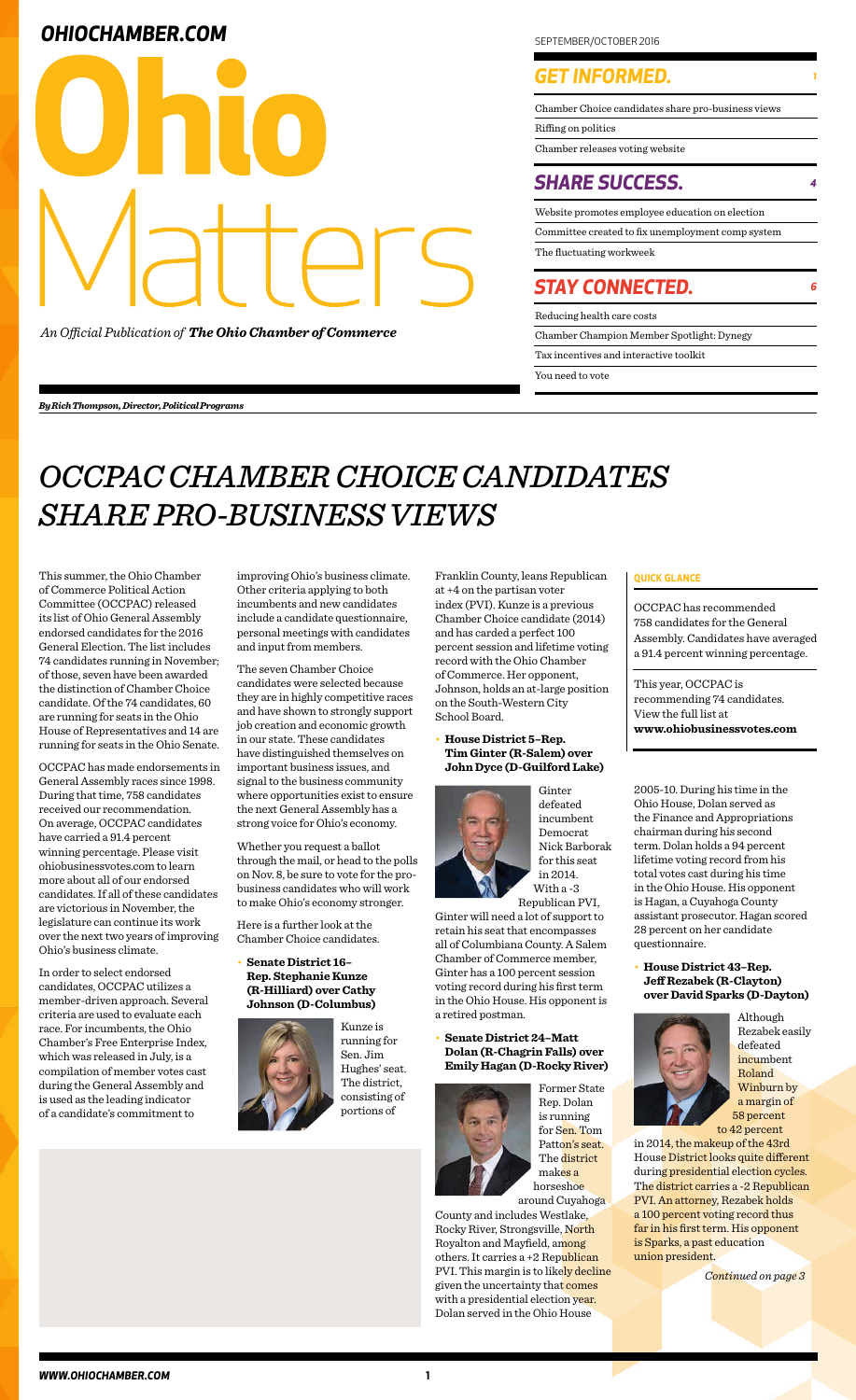*They will work to enhance free enterprise. We all work to enhance economic opportunity. We're all for Ohio.*

This election, visit **www.OhioBusinessVotes.com**.

This website is our guide to provide Ohio Chamber members with the necessary information to identify pro-business candidates to help you make an informed decision come Election Day.



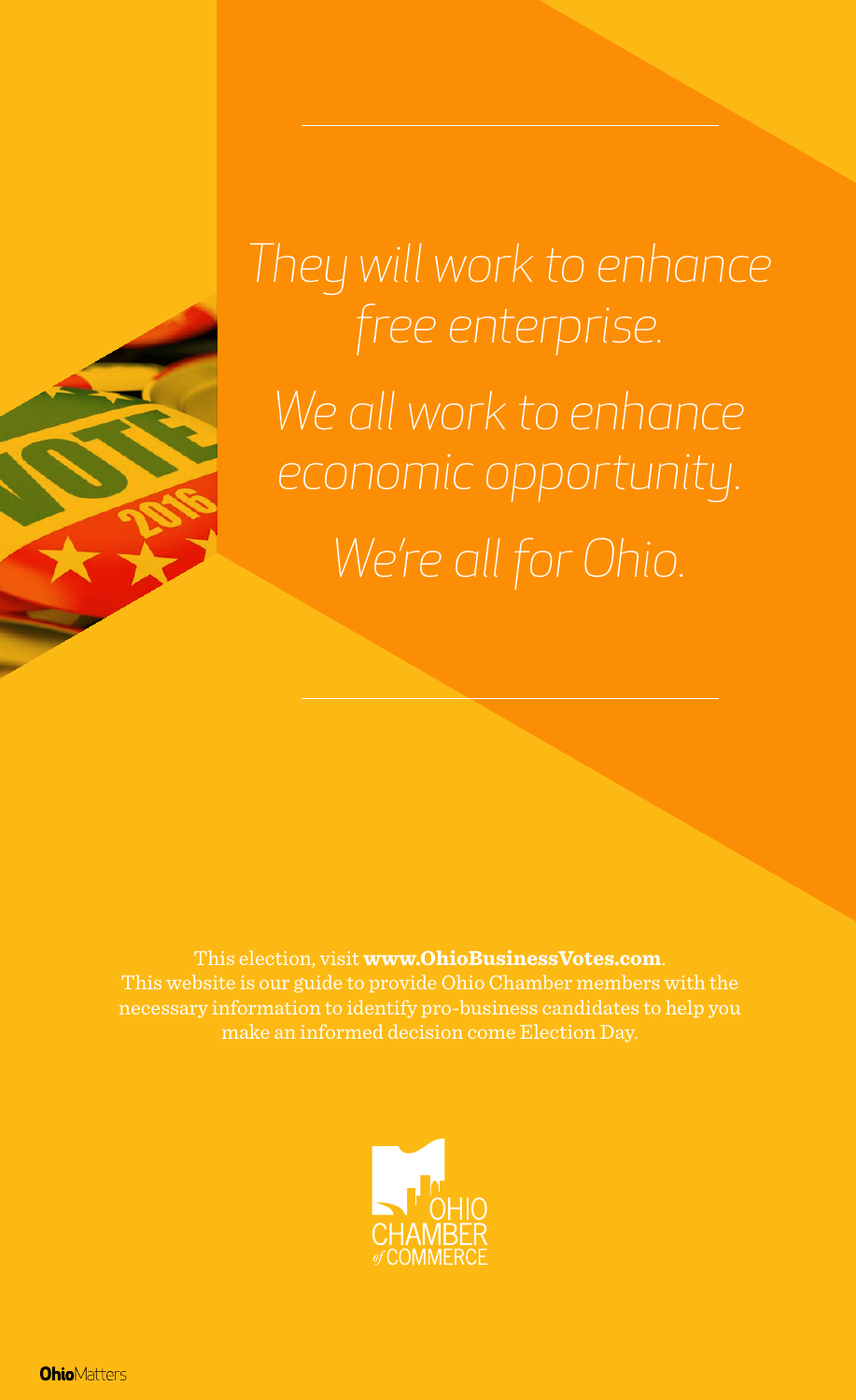### *GET INFORMED.*

• **House District 55–Rep. Nathan Manning (R-North Ridgeville) over Kelly Kraus Mencke (D-Elyria)**

Although Manning's opponent Kevin Watkinson dropped out of the race last month, this race is a tossup regardless of who his opponent is. The 55th District is a -3 Republican PVI and covers many traditionally Democratic communities in Lorain County. Manning's

PVI deficit is the second highest for any incumbent Republican. Manning has carried a 100 percent pro-business voting record during his first term in the Ohio House. Manning's new opponent is Kelly Kraus Mencke, a sales representative at PR Newswire.



during the current General Assembly. He was a previous Chamber Choice candidate during the 2014 election cycle. His opponent, Wendt, is a firefighter in Yellow Springs.

• **House District 79–Rep. Kyle Koehler (R-Springfield) over Alex Wendt (D-Springfield)**

Koehler is a small business owner, running K.K. Tool Co. with five of his siblings. During his first term, Koehler has displayed a deep understanding of business issues and a commitment to free enterprise. Koehler holds a 100 percent pro-business voting record



#### • **House District 89–Rep. Steven Arndt (R-Port Clinton) over Lawrence Hartlaub (D-Port Clinton)**



Former Rep. Steve Kraus' upset of ODP Chairman and then-Rep. Chris Redfern was the surprise of the evening during the 2014 election cycle. Following some legal troubles, Kraus was forced out of his seat, making way for Arndt. Arndt, a small business owner, previously served as an Ottawa County commissioner for 27 years. During his time thus far in the legislature, Arndt has achieved a 100 percent pro-business voting record. The 90th House District encompasses both Ottawa

and Erie counties. The district makeup is -3 Republican PVI. The race will be challenging for Arndt as he faces Ottawa County Auditor Hartlaub.

Ranking 48th in the nation in job creation, Ohio had fallen into a rut.

Unemployment skyrocketed to nearly double digits, and the state lost 350,000 jobs. Budget shortfalls were commonplace, at one point ballooning to \$8 billion in red ink. A \$1 billion budget surplus evaporated into just 89 cents left over in Ohio's bank account.

It was early January 2011, and Ohio had just emerged from four years of rule under then-Gov. Ted Strickland. Borrowing from Bruno Mars' chart-topper at the time, many Ohioans felt like they had indeed caught a *Grenade*.

Fast forward to today, and the Buckeye State has a *Redemption Song* to sing. Thanks to the stewardship of Gov. John Kasich working with a pro-growth legislature and the business community, led by the Ohio Chamber — jobs have flocked back, taxes are down, household income is up and the state is now deciding how best to leverage its rainy day fund. With apologies to Justin Timberlake, Ohioans *Can't Stop The Feeling* their state is well down the comeback trail.

> If you have questions regarding this site or would like further information on the candidates, please contact Rich Thompson, director of Political Programs at (614) 228-4201 or rthompson@ohiochamber.com.

Having ditched Strickland's record of failure six years ago, Ohioans should not give him another chance to return to Washington. Folks in Ohio might be surprised to learn that Strickland has only just returned from D.C. to run for the Senate. In Washington, Strickland was busy running the liberal Center for American Progress (his selfavowed dream job), where he led the charge defending the Affordable Care Act, aka Obamacare. Strickland and CAP also pushed for even more stringent EPA regulation, particularly destructive to the coal-rich region he used to represent in the U.S. House, and costly to manufacturers across the state.

> The choice here is clear: Portman consistently champions free enterprise, while Strickland would like to run away from his track record of failure. Tell Strickland to *Beat It*, and return Portman to continue fighting in the U.S. Senate for your business, its employees and their families.

Meanwhile, Rob Portman has made a career of helping job creators thrive. He believes in an "all of the above" energy strategy to keep Ohio's shale revolution humming and maintain the affordable, reliable energy it has created. Portman is a common-sense legislator who gets results. He extended helpful small business and research and development tax credits, while delaying some of the most onerous tax increases in Obamacare, such as the tax on medical device *By Samantha Cotten, Director, Public Policy Communications*

As the state's leading business advocate, the Ohio Chamber strives to make Ohio a better place in which to do business. OhioBusinessVotes.com is a website dedicated to informing our members, and the general public, about which candidates are the strongest defenders of free enterprise. We created this site to serve as a guide to the 2016 election cycle for business-conscious voters across Ohio.

The site features Ohio Chamber Political Action Committee (OCCPAC) endorsements for both legislative and Ohio Supreme Court candidates. This feature informs Ohio Chamber members and the general voting public about which candidates' platforms most closely align with the Ohio Chamber's mission.

The site also highlights our Chamber Choice candidates, pro-business candidates who are facing a tough election cycle. OCCPAC will work diligently to support these candidates to make sure they are members of the 132nd General Assembly. These candidates are committed to making Ohio a state that champions free enterprise and economic competitiveness for the benefit of all Ohioans.

Additionally, in order to hold elected officials accountable for their decisions at the Statehouse, we track how current lawmakers voted on important legislation that impacts Ohio's business climate. The site features legislators' Free Enterprise Index score for the 131st General Assembly. This allows both members and voters to gauge legislator performance on issues that affect Ohio businesses.

Finally, the site serves as an election resource with "Find Your Candidate" and "Find Your Polling Location" features.

## *OHIO CHAMBER RELEASES NEW VOTING WEBSITE*



# *RIFFING ON POLITICS*

manufacturers. He also works in a bipartisan way, authoring an energy efficiency bill while working with the president and senators from both sides of the aisle.

Portman has a sterling record with the business community, voting 91 percent with the U.S. Chamber of Commerce.

Ohioans are acutely aware of their role as perhaps the quintessential swing state in the presidential election, with Cleveland rocking out the Republican convention this summer. Yet folks in Ohio also hold the keys to deciding whether or not a pro-business majority prevails in the U.S. Senate. Several critical business priorities were signed into law last year, such as a long-term transportation bill that helps rebuild our highways, railways and bridges.

Congress also passed legislation overhauling our K-12 education system to help better train our future workforce. Cyber security law was updated, allowing businesses to voluntarily share information and strengthen their resilience to cyberattacks. These successes would not have occurred without a probusiness majority in the Senate working with House Speaker Paul Ryan and the president. The margin in the Senate is razor thin this election cycle, and the path to maintaining a pro-growth majority runs right through Ohio.

*By Ben Taylor, Executive Director, Great Lakes Region, U.S. Chamber of Commerce*



*U.S. Sen. Rob Portman, Executive Director & CEO Andrew E. Doehrel and Senior Vice President, Political Affairs & Federation Relations and National Political Director Rob Engstrom*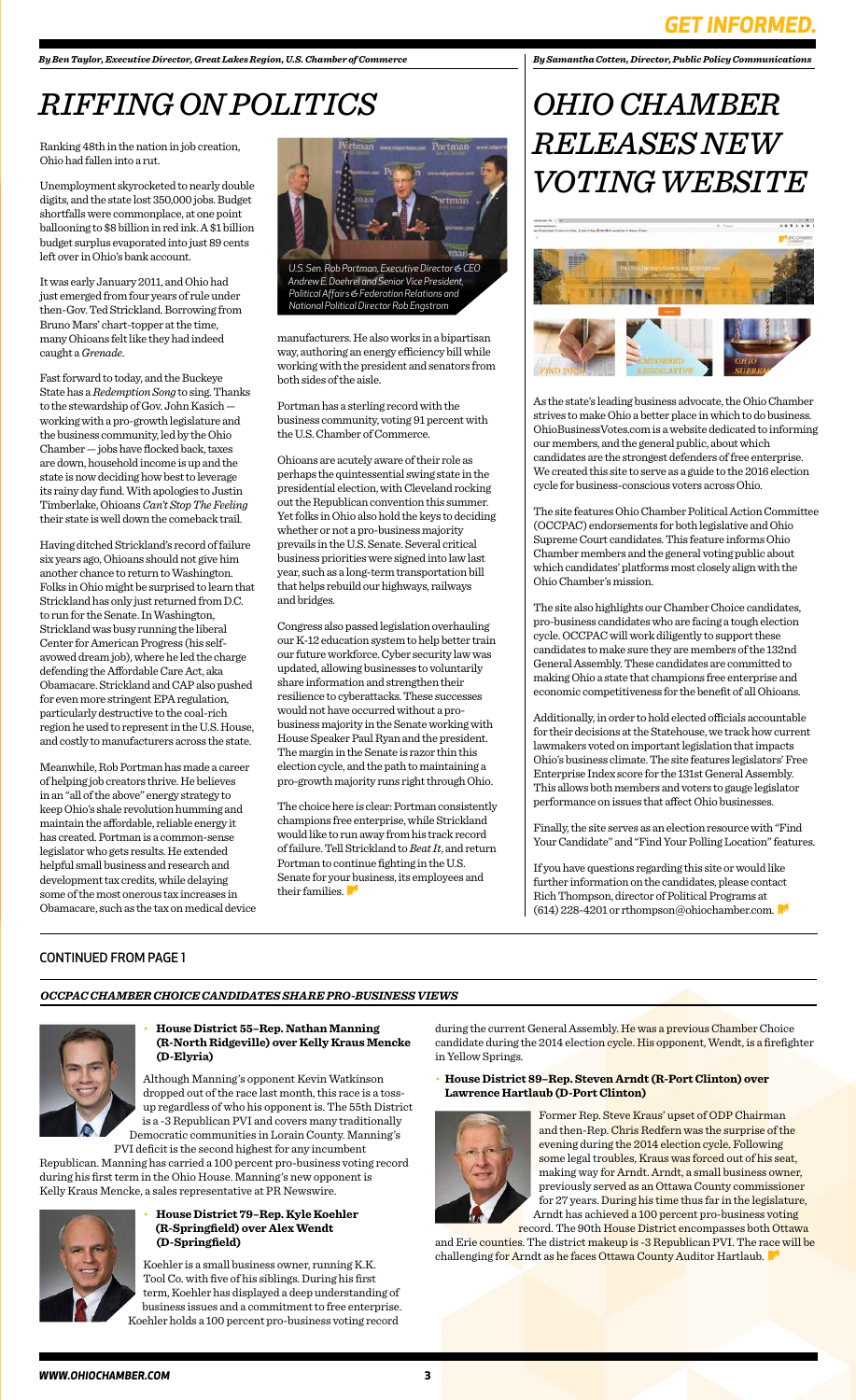This year, the Ohio Chamber of Commerce and BIPAC (Business-Industry Political Action Committee) have partnered to launch Ohio Prosperity Project, which seeks to inform employee voters on issues and elections that matter to their daily lives. Our goal is to give voters the opportunity to hear directly from the candidates on the issues impacting business and industry.

Since 1963, BIPAC has guided businesses through the political process. Today, BIPAC functions as the engine behind America's largest grassroots business network, assisting companies and associations with communications to employee/retiree voters about elections, candidates and issues.

The Ohio Prosperity Project equips the business community with essential election tools to help educate employees on the upcoming elections. Through www.ohioprosperity.com, employers and employees alike can utilize features such as the "Find My Candidates" tool to learn more about local elections, specific to the area in which they are registered to vote. If visitors have not yet registered to vote, they can utilize the EZVote tool to download a form to fill out and return to their local elections office. Should there be key legislation being discussed in the current legislative session, the Ohio Prosperity Project will deploy Take Action Alerts on the site to allow users to inform their elected officials about their support or disapproval of the bill.

Along with its arsenal of online tools, the Ohio Prosperity Project houses Candidate Spotlights to highlight key races in the state. These comparisons are strictly information that came from each candidate — with no spin — to provide employee voters with the most objective information possible. Among these comparisons will be Candidate Questionnaires that will come directly from each candidate's campaign.

From Sept. 26 to Sept. 30, the Ohio Prosperity Project will take part in Employee Voter Registration Week, a collective effort from the business community to ensure that employees are registered to vote in the upcoming election. For more information and to learn how you can get involved in this initiative, please visit www.employeesvote.org.



*By Rich Thompson, Director, Political Programs*

Prior to

summer recess, the legislature passed, and the governor signed, a comprehensive plan to pay off Ohio's

outstanding federal unemployment compensation debt to the federal government. This is projected to save Ohio employers \$400 million. Under the plan, the state will take out a loan from the unclaimed funds account to pay off the debt. This will result in the removal of federal penalties that would have raised Federal Unemployment Tax Act (FUTA) costs paid by employers to \$168 per employee next year. The removal of these penalties will drop FUTA costs back to the base rate of \$42 per employee.

Employers will then be assessed a flat-rate surcharge, expected to be approximately \$45 per employee, in 2017 to repay the loan. The loan repayment surcharge, in addition to the base FUTA of \$42, will be approximately \$87 per employee, nearly 50 percent less than the \$168 per employee employers would have paid if nothing had been done.

#### **MORE TO BE DONE**

However, there is still much more that needs to be done to truly fix Ohio's unemployment compensation system. The system, which has been insolvent and structurally unsound for years, needs comprehensive reforms to both benefit payouts and employer contributions. House Bill 394, an Ohio Chamber priority that was introduced late last year, would make these much-needed systemic improvements.



As currently drafted, the bill raises the taxable wage base on which employers pay state unemployment tax from \$9,000 to \$11,000 per employee, but only until the fund reaches minimum safe level (MSL), at which time it would drop back to \$9,000. If the fund drops below 50 percent of MSL, the wage base would automatically increase back to \$11,000. This allows the fund to be replenished when needed but doesn't unnecessarily take more money from businesses than needed to maintain solvency.

The bill also reduces the number of weeks an individual can receive unemployment compensation from 26 to a sliding scale from 12 to 20 weeks, depending upon the current state unemployment rate. This approach modernizes the unemployment compensation system to take into account the current job market in the state when

## *JOINT LEGISLATIVE COMMITTEE CREATED TO FIX UNEMPLOYMENT COMPENSATION SYSTEM*

setting length of compensation.

Any legislation will need to take a balanced approach in order to achieve long-term solvency. To this end, the Ohio Legislature recently announced the creation of the Unemployment Compensation Reform Joint Committee. The committee will be co-chaired by Rep. Kirk Schuring (R-Canton) and Sen. Bob Peterson (R-Sabina). The additional members of the bipartisan committee are:

- Sen. Randy Gardner (R-Bowling Green)
- Sen. Bill Seitz (R-Cincinnati)
- Sen. Michael Skindell (D-Lakewood)
- Rep. Bob Cupp (R-Lima)
- Rep. Gary Scherer (R-Circleville)
- Rep. Jack Cera (D-Bellaire)

The committee will meet five times at the Statehouse in Columbus throughout the early fall to examine the unemployment system and focus on a path to long-term solvency. It will look to craft and pass legislation to fix the system once the legislature returns this fall following the election.

Fixing the unemployment compensation system is critical to ensuring that Ohio's business climate remains competitive and employers are not unfairly penalized in the future. Otherwise, employers could be in the same situation next time there is an economic downturn, with the state borrowing from the federal government to pay benefits and employers facing ever-escalating unemployment compensation taxes.

*Be sure to check out our AllforOhio.com blog and social media for updates on the committee's progress.*

### **Ohio**Matters

## *WEBSITE PROMOTES EMPLOYEE EDUCATION ON NOVEMBER ELECTION*



### *Our goal is to give voters the opportunity to hear directly from the candidates on the issues impacting business and industry.*

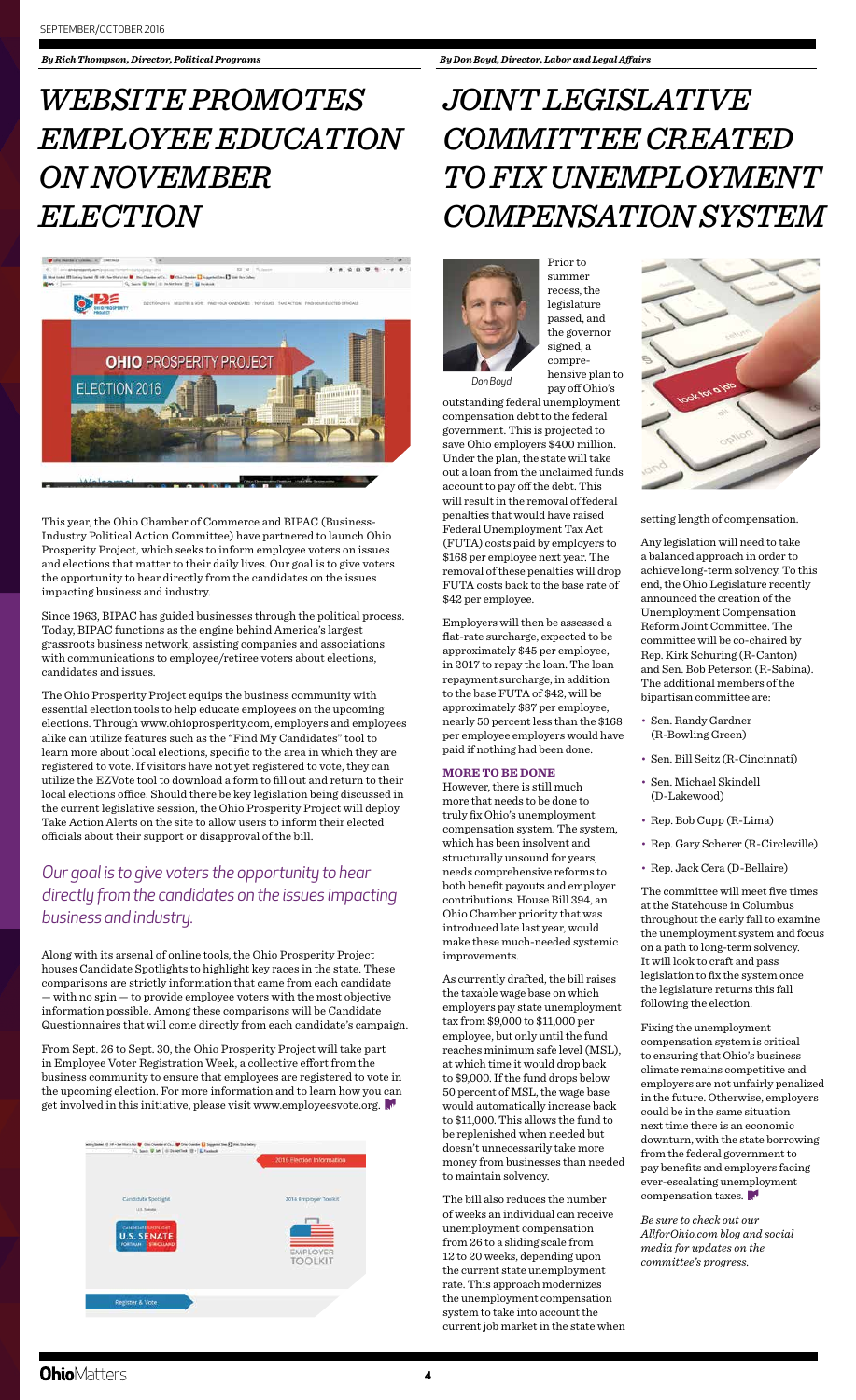*By Christopher J. Lalak, Benesch, Friedlander, Coplan & Aronoff LLP*

In May 2016, the U.S. Department of Labor issued a final rule revising its white-collar overtime exemption regulations, and in so doing, effected a seismic shift in the way an estimated 4.2 million American workers are paid. Among other provisions, the new regulations raise the minimum salary level for the Fair Labor Standards Act's (FLSA) executive, administrative and professional exemptions from \$455 per week to \$913 per week. In other words, workers who are currently exempt who are making an annual salary of between \$23,660 and \$47,476 — and their employers — are affected.

Employers facing a compliance deadline of Dec. 1, 2016, often approach the regulation as a choice between two unfavorable options: Raise the annual salary for affected employees to \$47,476 per year or more, or pay affected employees time and a half for all weekly hours worked over 40.

As many affected employers are simply not financially equipped to raise salaries to the thresholds required to maintain nonexempt status, the analysis equates to a Hobson's choice: Either adopt a traditional overtime structure for affected employees, or fail to comply. Employers resigned to the latter may find themselves asking some difficult questions.

- Will my company be able to afford the time-and-a-half overtime payments brought about under the new rules?
- Will the rule, although intended to boost employee pay, actually require a pay cut from existing employee rate of pay to account for overtime payments?
- For employees who view a reclassification from salary-exempt to hourly as a demotion, how would a change affect the morale and culture of the company?

#### **ANOTHER OPTION:**

#### **THE FLUCTUATING WORKWEEK METHOD1**

For some employers, a third option, the fluctuating workweek method, mitigates the impact of the new regulations on their workplace and provides a better alternative than the options above. Employers may find that this method provides a financial advantage over an hourly approach, as it allows employers to pay an additional rate of halftime instead of time and a half for overtime payments. Businesses may also prefer this method from the standpoint of morale, as the option presents a financially sound reason to keep affected employees as salaried workers, potentially affording workers a degree of the flexibility they were used to as exempt employees.

Moreover, all employers should review their current payroll practices and salary levels in light of the new rules and should be actively taking all steps necessary for compliance in advance of the Dec. 1, 2016 deadline.

As the name implies, the fluctuating workweek method is an option for employees whose hours fluctuate to a certain degree from week to week. In such circumstances, an employer and employee can reach a "clear mutual understanding" that the employee is to receive a fixed salary that is paid as "compensation (apart from overtime premiums) for hours worked each workweek, whatever their number, rather than for working 40 hours or some other fixed weekly work period." 29 CFR 778.114(a).

Under the fluctuating workweek method, the employer always pays a minimum of the fixed salary amount regardless of the time worked. When the employee works in excess of 40 hours, the employer calculates the hourly rate of the employee and pays the employee an additional premium of half the hourly rate of pay for all hours worked in excess of 40. In all instances, the employee's "average hourly earnings" as calculated must exceed the minimum wage. 29 CFR 778.114(c).



For example, assuming a hypothetical employee is paid a fixed salary of \$600 on a fluctuating workweek basis, and during the course of four weeks works 40 hours during week one, 37.5 hours week two, 50 hours during week three and 48 hours during week four, the employee's pay would be calculated as follows.

- For weeks one and two, in which 40 hours or fewer were worked, the employee would receive the set payment of \$600.
- For week three the employee would receive total payment of \$660 for working 50 hours. This is calculated by dividing 50 hours by \$600, yielding an average hourly earnings of \$12 per hour. The \$12 average is paid at half rate (\$6 per hour) for each of the 10 overtime hours worked.
- For week four, the employee would receive \$650 for working 48 hours. Following the same calculations used for week three, the employee's average hourly earnings are calculated to be \$12.50, as the employee worked 48 hours for the agreed \$600. The \$12.50 earnings are again paid at half-rate for the eight hours in excess of 40 hours, coming to a total premium of \$50.

## *THE FLUCTUATING WORKWEEK*

Although the fluctuating workweek option may require more administrative work than other approaches, some employers may find that this burden is outweighed in overtime savings and in employee morale. Accordingly, employers who find other immediately apparent options for Fair Labor Standards Act compliance to be less than favorable should consider the fluctuating workweek option and should consider if it applies to their operation.

*You can reach Christopher J. Lalak at Benesch, Friedlander, Coplan & Aronoff LLP, 216.363.4557 or clalak@beneschlaw.com.*

### *An alternative for employers grappling with the new FLSA regulations*

*Under the fluctuating workweek method, the employer always pays a minimum of the fixed salary amount regardless of the time worked.* 

<sup>1</sup> Compliance with the FLSA and its regulations is complex and nuanced, and a full discussion of the various approaches to compliance would far exceed the space permitted for this article. This article is intended to present background information regarding one potential approach to compliance only, and is not intended to contain a complete analysis of the FLSA, the whitecollar exemptions, or the fluctuating workweek method. Moreover, as missteps in the area of wage and hour law can be costly, it is recommended that employers consult with an attorney in developing their plans for compliance.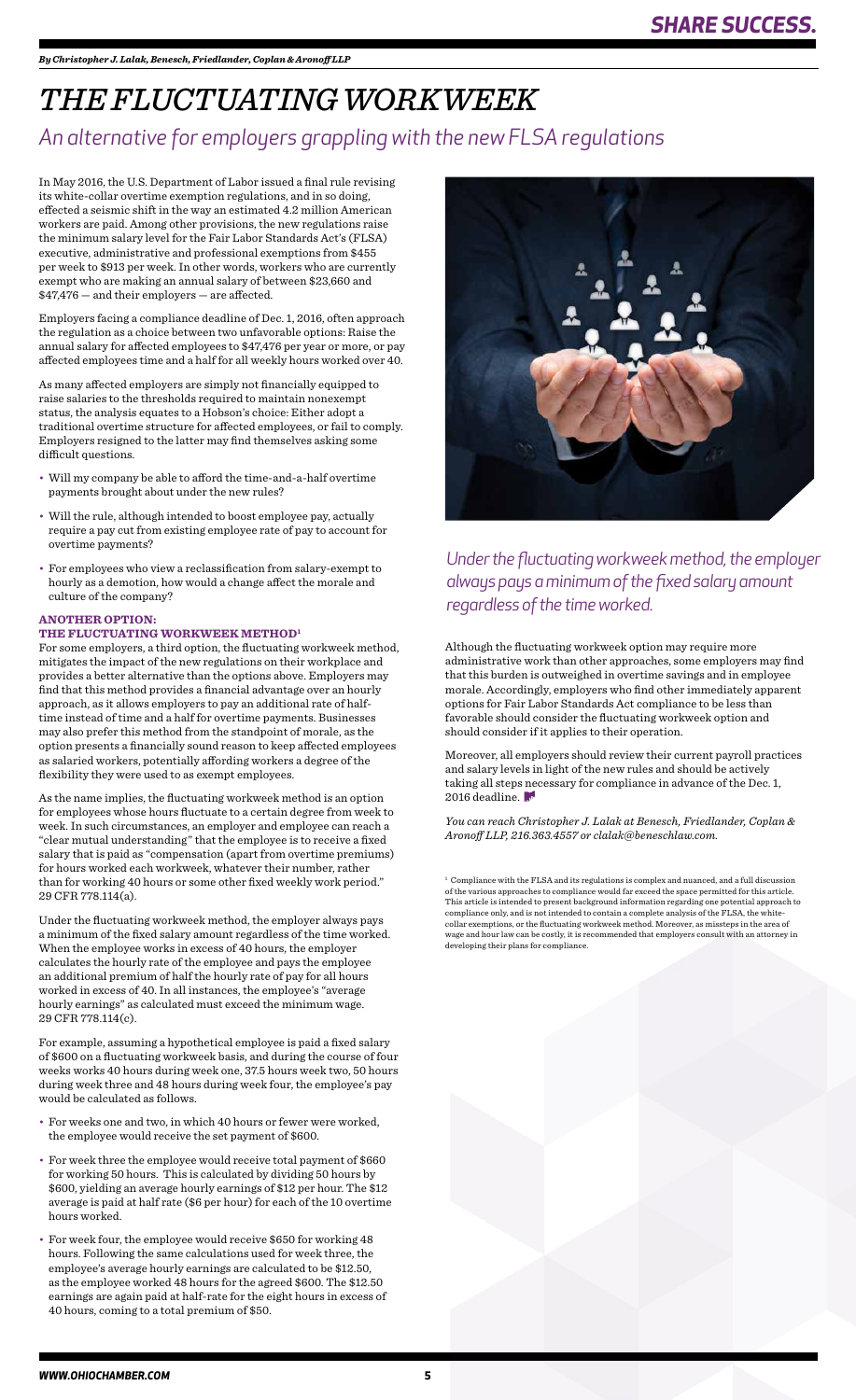One of the common concerns we hear in listening to our members is about the rising cost of health care due to the Affordable Care Act (ACA)

### Self **Insurance** HAMBER

regulations. Because of this, the Ohio Chamber has sought ways to reduce costs and found that the most effective way to do so is through self-insurance.

Once predominantly used by larger firms, companies of all sizes are moving to self-insurance for their employee health care, and in the past 15 years, its usage has increased an average of 14 percent across all company sizes.

"We are always looking for new ways to help our members," says Vice President of Membership Beau Euton. "In doing much research, we found that providing our members with the option of a self-funded health insurance product could benefit those who haven't had that option before."

Self-insurance is a means of covering your employees' health care costs while avoiding costly ACA fees. In addition, self-insured companies receive unused premiums at the end of the year, all while fully protecting employees and your company with stop-loss coverage.

In the coming weeks, the Ohio Chamber will be rolling out a new website describing the advantages of self-insurance and answering questions. We are confident that this program can help businesses decrease health care costs while providing employees with adequate coverage. Companies that currently work with insurance brokers are also welcome to participate.

While self-funding is not a new concept, companies with fewer than 100 employees may be unfamiliar with it. Companies that are self-insured for health care coverage assume the financial risk for providing health care benefits. Instead of paying a fixed premium amount to an insurance carrier, employers pay for each out-of-pocket claim that is filed. An employer establishes a special account to pay the incurred claims, and the account is funded by the employer, the employee, or a combination of the two. Employers can do payroll deductions if they choose to have employees contribute to their health care coverage.

Besides the benefit of avoiding ACA fees, a self-insured employee health plan can also provide these benefits.

- 1.Companies can customize their health insurance plan to meet the needs of their employees.
- 2.Companies retain control over the health plan reserves. (The employer oversees reserves, not the insurance company.)
- 3.Payments are rendered only when services are used, allowing for better cash flow.
- 4.State mandates can be avoided.
- 5.Companies can select and contract with providers that best meet the needs of the group.

Because the employer takes on responsibility for the claims, selfinsurance may not be suitable for all companies. However, most employers purchase stop-gap insurance to reimburse them in case larger claims are filed. Likewise, if claims are lower than projected, the participants could benefit.

Working with BE Solutions, a premier provider of health plan solutions with more than 25 years of experience in Ohio, the Ohio Chamber has compiled a variety of self-insurance options tailored to fit the needs of the company and potentially save employers money.

*For more information on this new health insurance program, please contact Laz Picciano at (614) 629-0926 or lpicciano@ohiochamber.com.*

# *REDUCING HEALTH CARE COSTS*

*How self-insurance can save your business money*

### *Instead of paying a fixed premium amount to an insurance carrier, employers pay for each out-of-pocket claim that is filed.*

Dynegy's recent rebranding isn't just about a new logo. The brand had to change because the company has changed, and that dynamic growth gives the new brand meaning, says Sheree M. Petrone, executive vice president, retail, and president of Dynegy Retail and Homefield Energy.

"We thought it was time to really think about our brand now that we've become one of the largest independent power producers in the country," says Petrone. "We landed on this brand that represents the growth of our company and the exciting future ahead of us."

The new logo features a "D" formed by "a soaring bird and a blue sky," she says, representing how Dynegy is reaching new heights.

Dynegy doubled in size last year, thanks in part to the acquisition of Duke Energy's Midwest Commercial and Retail Business, which brought the Houston-based company into the Ohio market. Now, Dynegy's 34 power plants generate 26,000 megawatts of electricity, enough to power 21 million homes across the country.

The company also offers retail plans to residential and commercial customers in Illinois. Dynegy welcomed its 1 millionth retail customer this year and was named the top retail electricity supplier in Ohio by J.D. Power's 2016 Retail Electric Provider Residential Customer Satisfaction Survey.

And by the end of 2016, Dynegy will acquire the assets of ENGIE, adding more than 9,000 megawatts of generation capacity.

#### **ONE TEAM, ONE GOAL**

The logo isn't the only change at Dynegy, short for "dynamic energy." As its name suggests, the company is constantly improving.



"We're never satisfied with good enough, so we're working on a lot of ideas to improve our service," Petrone says. "An important part of our company is our PRIDE initiative, which stands for Producing Results through the Innovation of Dynegy Employees."

Through PRIDE, multidisciplinary teams identify opportunities to improve margins, processes and performance. The program illustrates the company's commitment to collaboration: "one team — one goal," to bring knowledge together across the organization. From 2011 through the end of 2015, more than 930 PRIDE initiatives have resulted in \$1.5 billion of cash and liquidity improvements over the past five years.

And last year, Dynegy launched "PRIDE Energized," targeting an additional \$250 million in EBITDA

## *POWERING OUR COMMUNITIES*

and \$400 million in balance sheet improvements by 2018.

Petrone cites new data systems as an example.

"We just completed the first phase of implementing new information systems to more quickly meet customer needs," Petrone says. "Phase two is to improve communication tools to give customers better access to the knowledge our people have."

### **GIVING BACK**

Dynegy's commitment to powering communities isn't just about supplying electricity; the company and its people are equally committed to community involvement.

"Though the name Dynegy is new to Ohio, our employees are not," Petrone says. "Many of the people working at plants are Ohioans who have been with their facility a long time, much longer than Dynegy has owned it. They've been committed to their communities and involved with local efforts for years. Our employees know the job they do contributes to the public well-being, so it's only natural for them to also get involved in giving back to our communities."

Earlier this year, Dynegy's team partnered with Keep Cincinnati Beautiful as a presenting sponsor of the 2016 Great American Cleanup and participated in a cleanup event at a city recreation center. The company also volunteers with the Freestore Foodbank and Salvation Army Toy Store and contributes to other local charities around each plant.

Dynegy also partners with the Ohio Chamber of Commerce, in addition to several city chambers and local community organizations. Joining the Ohio Chamber "was a good avenue to become part of the business community, especially knowing that the chamber cares about the things we think are important, like the economic wellbeing of the area," Petrone says. "It's a great opportunity to meet people with similar values and interests, and help build the region together."

*Dynegy reaches new heights through acquisition, continuous improvement and community service*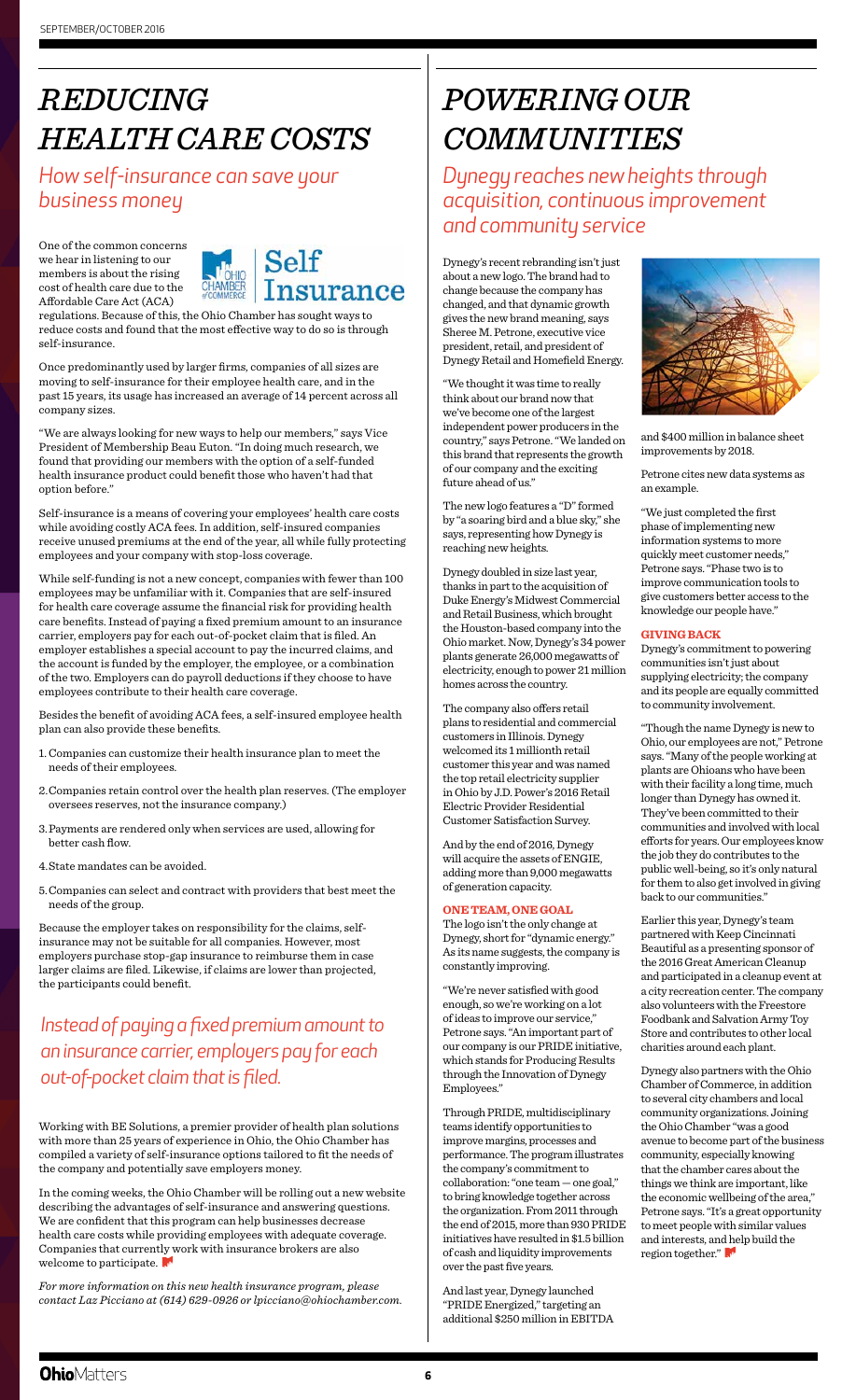## *THE OHIO CHAMBER IN ACTION*

- *1. & 2. William Wahoff with Steptoe & Johnson presented a business symposium in Champaign County on the new federal wage and hour rule changes.*
- *3. & 4. On Aug. 17, Ohio Chamber members FedEx and CBIZ hosted a Meet the Ohio Chamber event in Akron. Local business leaders came to learn more about the Ohio Chamber of Commerce.*
- *5. On July 28, Ohio Chamber member Heritage Thermal hosted a Sunrise Business Breakfast in East Liverpool. The Ohio Chamber's Director of Labor & Legal Affairs Don Boyd gave an update on employer rights regarding medical marijuana.*

Individuals with disabilities have proved to be dedicated, conscientious and highly productive workers when given the chance. The greatest barriers to hiring workers with disabilities are myths, fears and misunderstandings.

Many Ohio Chamber members already hire people with disabilities.

"OhioHealth has been on a journey to support individuals with disabilities since 2007, and the Opportunities for Ohioans with Disabilities agency has been an integral part of the process," says Chris Moranda, systems manager of Disability Services – Associate Health. "We initially partnered with OOD by having a vocational rehabilitation counselor as the single point of contact for our program by assisting with job placement and accommodations. Continued collaboration has led to a partnership with OOD counselors through two Project SEARCH internship programs, which are business led and prepare students for competitive, integrated employment. OhioHealth is committed to promoting diversity and inclusion throughout our organization, and this connection supports our cardinal value to honor the dignity and worth of each person."

Fifth Third Bank Executive Vice President – Chief Human Resource Officer Teresa Tanner, says her organization has had success with the program.

"When businesses identify the

## *TAX INCENTIVES AND INTERACTIVE TOOLKIT*

Employers in Ohio who are considering hiring or have already hired people with disabilities have immediate incentives — a tax credit and an employer toolkit — available to make the hiring process more efficient and beneficial.

The Work Opportunity Tax Credit (WOTC) is a federal tax credit available to employers for hiring individuals from specific target groups who have consistently faced significant barriers to employment.

WOTC, which has been reauthorized through 2019, helps targeted workers move from economic dependency into self-sufficiency as they earn a steady income and become contributing taxpayers. Participating employers are also able to reduce their income tax liability.

The tax credit employers can claim depends upon the target group of the individual hired, the wages that person is paid in the first employment year and the number of hours worked. The maximum tax credit ranges from \$1,200 to \$9,600, depending on the employee hired.

http://www.ood.ohio.gov/Employers/ Employer-Toolkit.

Employers can file for a tax credit if an employee has been referred to them from Opportunities for Ohioans with Disabilities (OOD) Vocational Rehabilitation program. Applications must be received by the Ohio Department of Job and Family Services within 28 days of the individual's start-to-work date.



For information about the WOTC program and detailed instructions about how to apply, visit www.jfs.ohio. gov/wotc or call the Ohio Department of Job and Family Services Office of Workforce Development WOTC Section at (888) 296-7541, option 3.

Integrating individuals with disabilities into the workplace can benefit employers in many ways.

*The greatest barriers to hiring workers with disabilities are myths, fears and misunderstandings.* 

> strengths of employees with disabilities, then put them in jobs that match their skills, those employees turn out to be faithful, low-turnover, hard-working employees," she says.

> And Rusty Orben, resident vice president, Ohio, CSX Transportation, says his organization's success depends on a wide range of skills.

"As a leading freight railroad, we move many different products, so it takes many different employee skill sets to best serve our customers," he says. "That's why we're focused on fostering an inclusive workforce where all employees can help further CSX's mission. We're proud to be member of the US Business Leadership Network and one of the first 100 members in Ohio — and we invite other businesses to join us in the pursuit of an inclusive, connected workforce for everyone."

A new, free interactive guide, "Hiring Ohioans with Disabilities: A Toolkit for Employers, Managers and Human Resource Professionals," is a popular source of information for recruiting, hiring and retaining workers with disabilities.

Also included is information about reasonable accommodations, veterans' resources and many other resources. Employers can learn about best practices from Ohio employers, tax incentives and other important information. To view the Toolkit, visit

*Effective resources for employers hiring people with disabilities*



*A 2016 Opportunities for Ohioans with Disabilities job fair held in Northeast Ohio drew hundreds of applicants seeking employment. They met individually with dozens of human resource representatives during the event.*

- Individuals referred from vocational rehabilitation programs such as Opportunities for Ohioans with Disabilities
- Veterans
- Temporary Assistance for Needy Families recipients
- Supplemental Nutrition Assistance Program (food stamps) recipients
- Designated community residents
- Ex-felons
- Supplemental Security Income recipients
- Eligible summer youth employees

### *WORK OPPORTUNITY TAX CREDIT TARGET GROUPS*

*The Opportunities for Ohioans with Disabilities Business Relations Team can assist you with additional information. Call OOD's Hiring Ability Hotline at (866) 895-0058, or contact Jon Hackathorn, business relations manager, at Jon.Hackathorn@ ood.ohio.gov or (614) 438-1259.*

*Provided by the Opportunities for Ohioans with Disabilities*